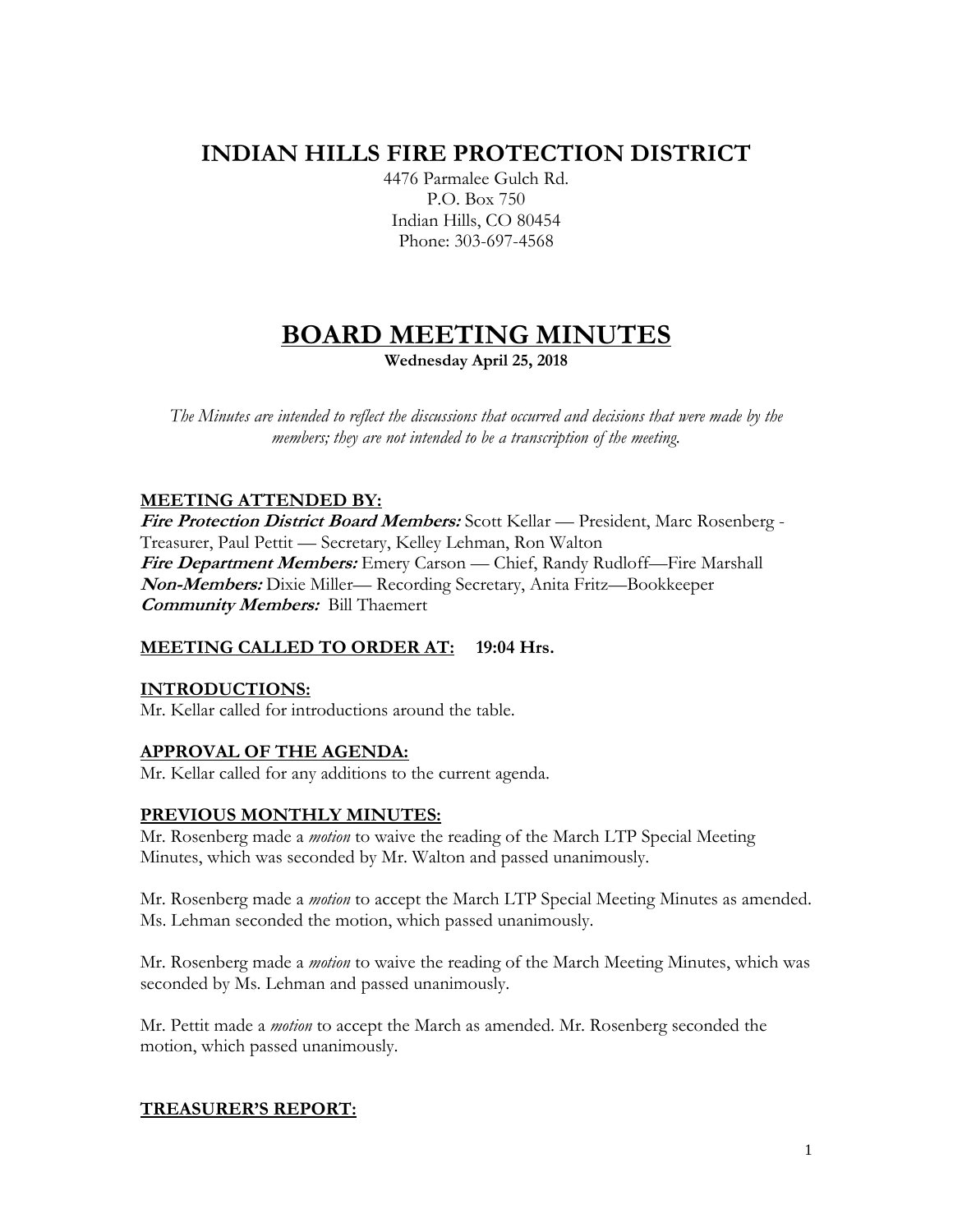## **Monthly Financial Reports**

- Truck lease outstanding balance of \$22,052.67 with about four payments left
- District expenses are at  $20\%$  as of the end of March.
	- o Station Maintenance and Repairs at 44% due to backflow valves purchased.
	- o Election Expense at 99%, need to find line items to cover expense. Will need to add as a yearly expense to test that is state mandated.
	- o Auditing expense exceeded budget by 13% due to the \$125 over for audit assistance with communication grant.
	- o Fire Equipment at 54% for hand mics and ear piece for BK radios.
	- o Communication supplies at 69% due to purchase of 8BK batteries.
- Foothills Computer Service fixed the bookkeeper laptop and working much better.
- Verizon payment for communication in ambulances.

Mr. Pettit made a *motion* to approve checks #13331-13354, plus automated payments, credit card expenses, and bank fees. Mr. Rosenberg seconded the motion, which passed unanimously.

## **DEPARTMENT/OFFICERS' REPORTS:**

#### **Fire Marshall — Randy Rudloff**

Mr. Rudloff brought the Resolution 18-1 "Sprinkler Requirements", which would require I.H. district new homes that exceed 1500 square feet to have a sprinkler system. The required system would be NFPA 13D or P2904 with 20 minutes worth of water storage (600-gallon tank). Typical cost 2.50-3.50 per square feet or around \$12,000. This helps with lowering insurance rates. Mr. Kellar would like to send to legal before accepting the resolution.

Mr. Rudloff and all other Fire Marshals in Jefferson County are in the process of reviewing adoptions of the fire code for 2018, the plains and mountains will share one set of codes which is a change that the county is excited about.

## **Chief — Emery Carson**

Chief Carson stated that we moved to Jeffcom on April  $3<sup>rd</sup>$ . A few hiccups but nothing serious. Chief Carson also stated that the backflow system is almost complete. The  $4<sup>th</sup>$  of July event schedule and movies in the park are falling into place.

KNS is doing the final testing on the new mountain fire dispatch channel, once approved it will be turned over to the department. Chief Carson is meeting at 4:45am with KNS to do a test on April 26<sup>th</sup>.

Total calls for April so far have been 20 with the year of 2018 total so far of 79.

**Assistant Chief — Marc Rosenberg** Present. **Fire Captain — Scott Case**  Not present.

**EMS Captain — Bob Fager**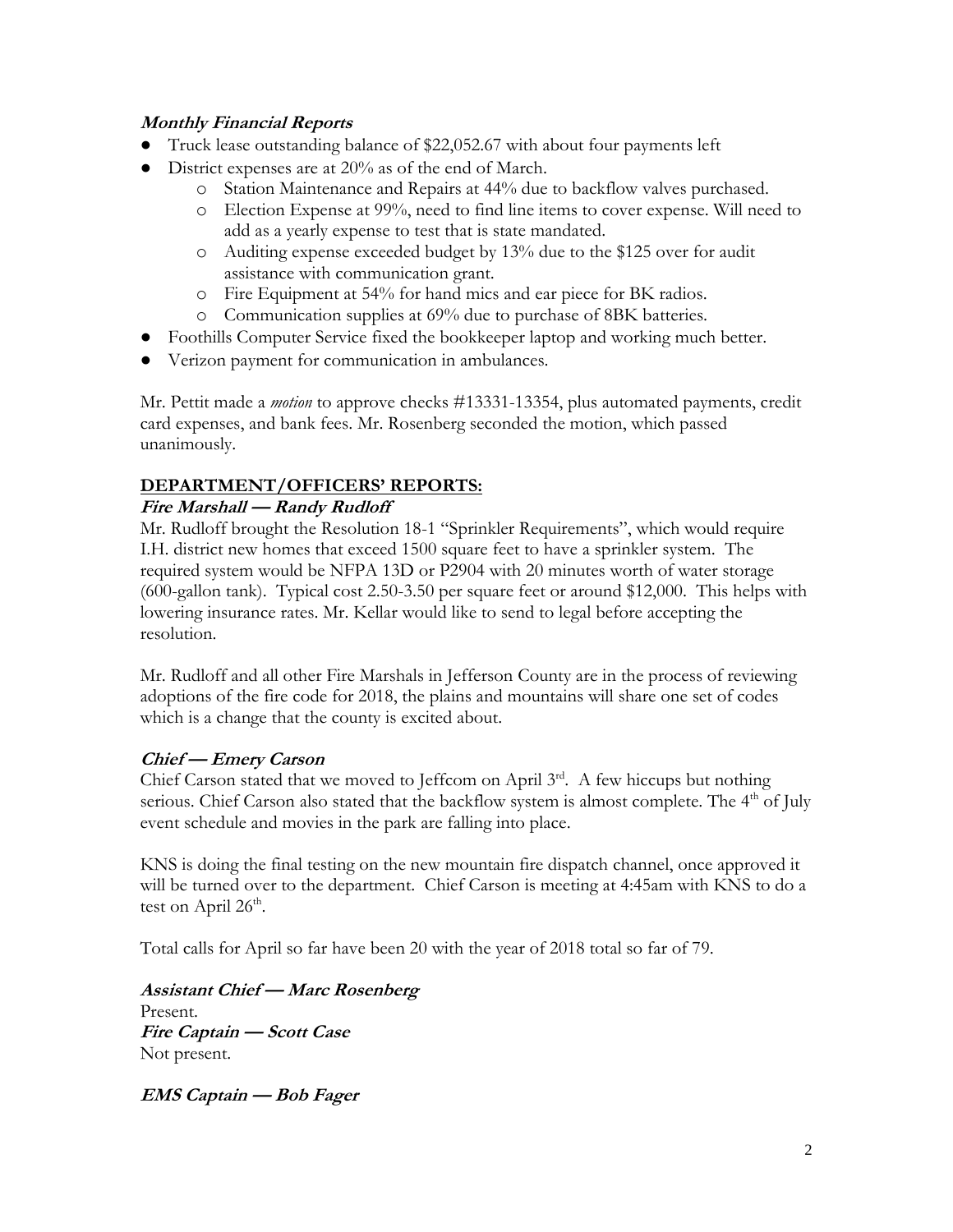Not present.

#### **OLD BUSINESS:**

#### **Election Update**

Mr Kellar let Ms. Miller know that Kathy Noon needed to discuss the coordination of training election officials at the fire station. We have the bill for the ballot printing and signs are in the office to put up the day of the election.

## **Long Term Planning**

Mr. Kellar suggested putting off setting a date until we have the new elected board members together. Put on agenda for June. Also, Mr. Kellar asked that Chief Carson use the last LTP minutes to update his spreadsheet and to also include computers/software.

#### **Ambulance Billing**

Ms. Miller let the group know that Systems Designs has completed our Medicare renewal and have begun billing claims from the past that were denied and all those that are ready to bill. Hopefully there will be some reports of payments at the next meeting.

#### **NEW BUSINESS:**

## **Septic and Engineering**

Mr. Rosenberg and Chief Carson met with Engineer Drew Schneider who believes they possibly can use the existing leech field from the house next door. Possibly a new tank and lift station, the utility pole is currently in the direct path. This should save us 10-12k. Drawings are being prepared and working with the Department of Health.

Mr. Rosenberg asked if he could give notice to proceed to Mr. Schneider. A motion was made and accepted by Mr. Rosenberg and seconded by Mr. Pettit, which passed unanimously.

#### **FUTURE BUSINESS:**

**Hydrants Long Term Planning Meeting**

## **PUBLIC COMMENT:**

#### **Hydrants/ISO**

Mr. Thaemert brought to the group a question about our ISO rating. We currently are at a 6.0 which is pretty good for a mountain community. The discussion continued with who is responsible for hydrants, pipes, and testing. Once the two boards have gone through the election Mr. Kellar said that we would reach out to discuss the matter with the Water Board.

## **ADJOURNED AT:** 20:14

There being no more business to discuss, Mr. Rosenberg made a *motion* to adjourn the meeting. Mr. Pettit seconded the motion, which passed unanimously.

*President:*

*Secretary:*